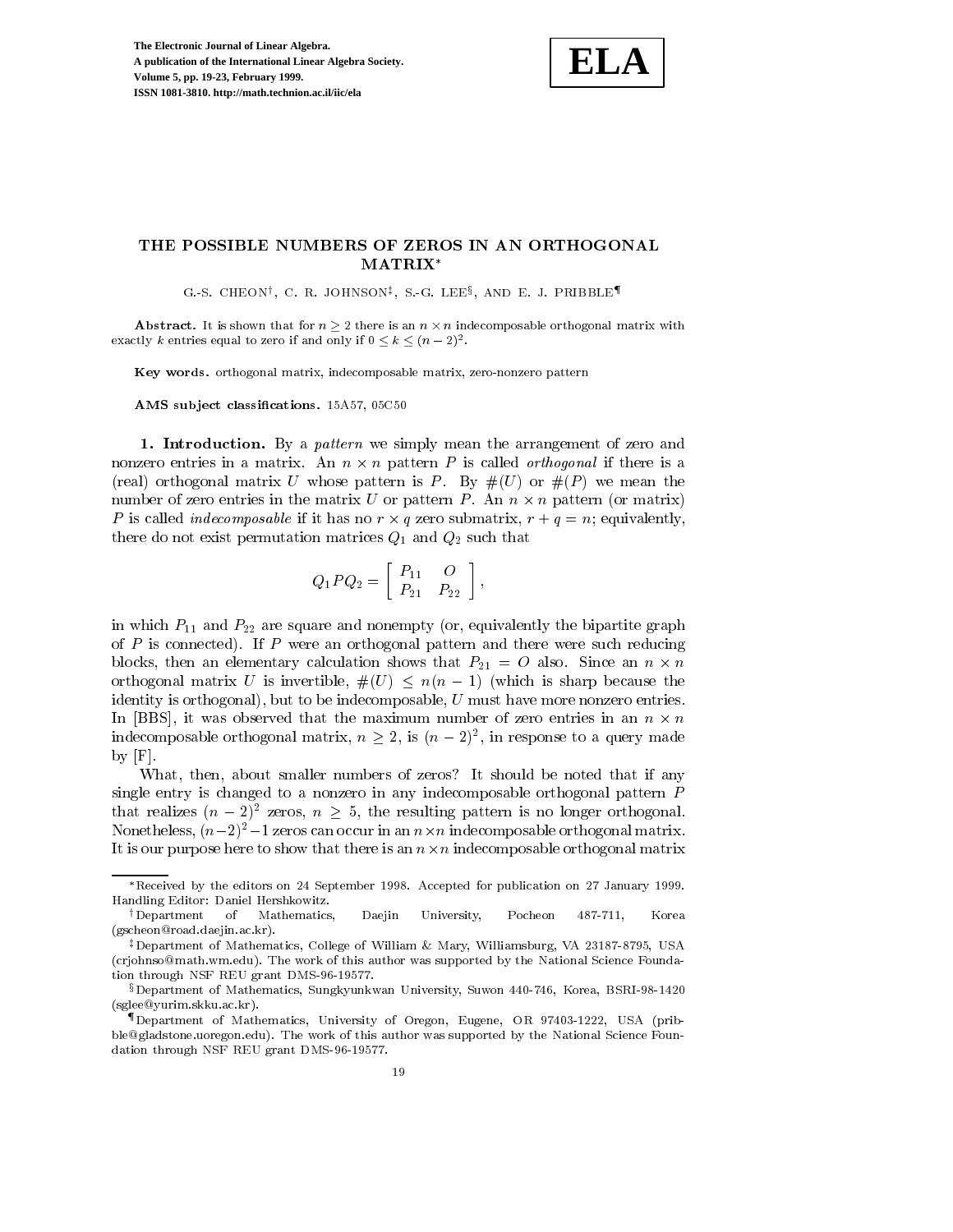

U such that  $\#(U) = k$  if and only if  $0 \leq k \leq (n-2)^2$ , thereby greatly strengthening earlier observations. The same is true for complex unitary matrices.

**2.** Numbers of Zeros from 0 to  $\frac{1}{2}(n-2)(n-1)$ . Let P be an  $n \times n$  indecomposable or those  $\rho$  matrix matrix with columns p1;::;;pn, para letter

$$
A = \left[ \begin{array}{cc} a & b \\ c & d \end{array} \right]
$$

be a  $2 \times 2$  orthogonal matrix with no zero entries. Then it is easy to show that the matrix

$$
D_i(P) = \left[ \begin{array}{cccccc} p_1 & \cdots & p_{i-1} & ap_i & bp_i & p_{i+1} & \cdots & p_n \\ 0 & \cdots & 0 & c & d & 0 & \cdots & 0 \end{array} \right]
$$

is an  $(n+1) \times (n+1)$  indecomposable orthogonal matrix. This idea comes from the notions of matrix weaving and woven matrices which can be found in [C].

It should be clear at this point that the above notion may as well be applied to orthogonal patterns. Thus we obtain the following lemma.

LEMMA 2.1. If P is an  $n \times n$  indecomposable orthogonal pattern, then  $D_i(P)$  is an  $(n + 1) \times (n + 1)$  indecomposable orthogonal pattern.

Since for each  $\theta$ ,  $0 < \theta < \frac{\pi}{2}$ , ,

$$
B(\theta) = \begin{bmatrix} \cos(\theta) & -\sin(\theta) \\ \sin(\theta) & \cos(\theta) \end{bmatrix}
$$

is an orthogonal matrix, it is clear that there are full (i.e.  $\,$  indecomposable) 2  $\times$  2  $\,$ orthogonal matrices and that there are ones arbitrarily close to the identity matrix  $I_2$ . It follows that for any  $B(\theta)$  with a sufficiently small  $\theta$  and for any vector  $v \in \mathbb{R}^2$ with no zero components, the row vector  $v^T B(\theta)$  has no zero components.

We denote by  $K_{n,i}$  the  $n \times n$  pattern whose only zero entries are the first i entries of the last row.

LEMMA 2.2. For  $n \geq 2$ , each  $K_{n,i}$ ,  $i = 0, \ldots, n-2$ , is an indecomposable orthogonal pattern.

*Proof.* First we show that if  $K_{n,i}$  is an orthogonal pattern for  $n \geq 2$  and some integer *i* satisfying  $1 \le i \le n - 2$ , then  $K_{n,i-1}$  is also an orthogonal pattern. For  $n \geq 2$ , suppose there exists an  $n \times n$  orthogonal matrix  $A = (a_{pq})$  and an integer i satisfying  $1 \le i \le n-2$  so that A has pattern  $K_{n,i}$ . Define  $R_i(\theta)$  to be the  $n \times n$ orthogonal matrix with entries equal to the identity matrix except that

$$
R_j(\theta)[\{j,j+1\}] = \begin{bmatrix} \cos(\theta) & -\sin(\theta) \\ \sin(\theta) & \cos(\theta) \end{bmatrix}
$$

where the notation  $A[\alpha]$  denotes the principal submatrix of A whose rows and columns are indexed by the set  $\alpha$ .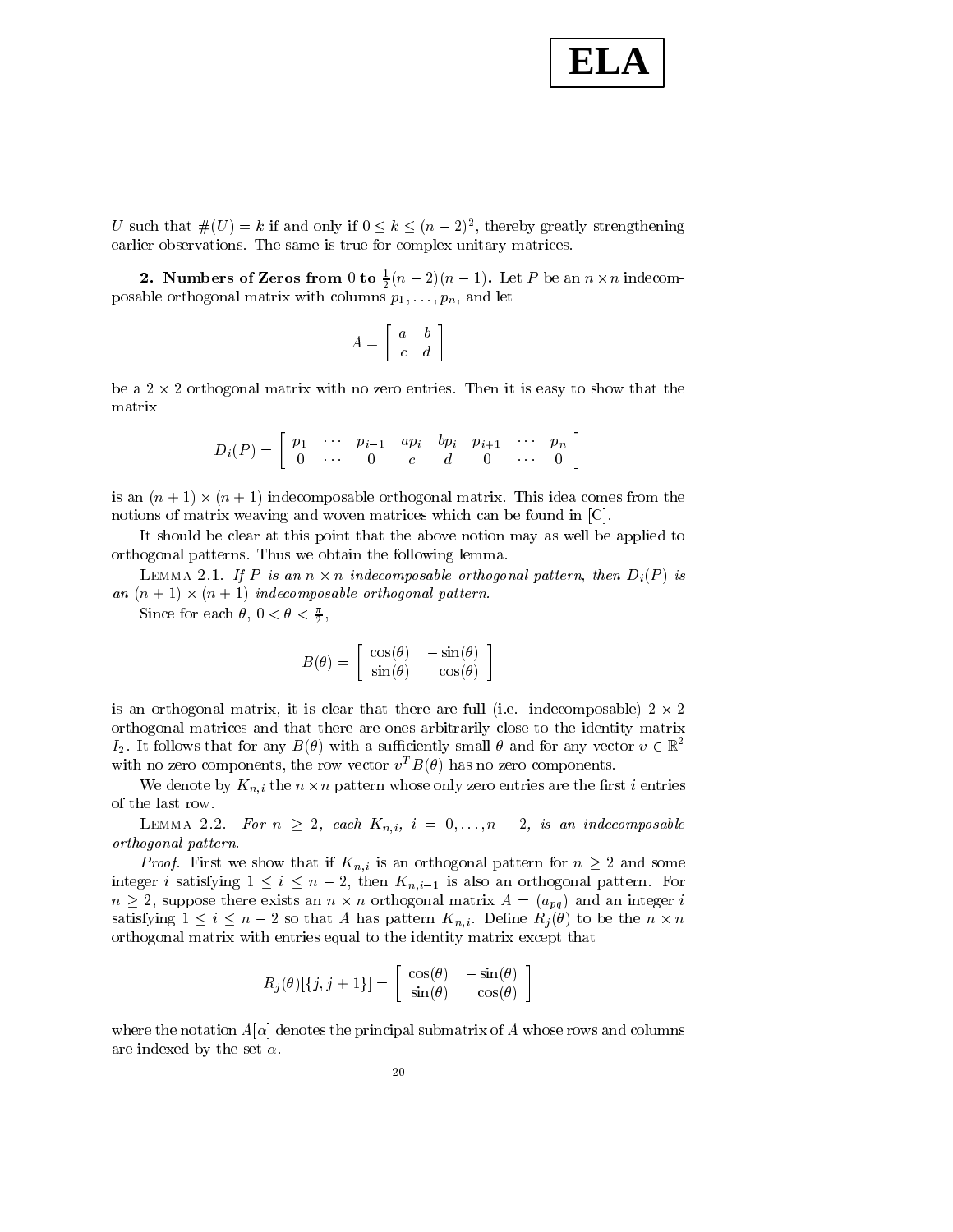## **ELA**

;

Now form the product  $AR_i(\theta)$ . Note that A and  $AR_i(\theta)$  are entrywise equal except for columns i and  $i + 1$ . These two columns of  $AR_i(\theta)$  are

$$
\begin{bmatrix}\n a_{1,i} \cos(\theta) + a_{1,i+1} \sin(\theta) \\
\vdots \\
a_{n-1,i} \cos(\theta) + a_{n-1,i+1} \sin(\theta)\n \end{bmatrix}\n \text{and}\n \begin{bmatrix}\n -a_{1,i} \sin(\theta) + a_{1,i+1} \cos(\theta) \\
\vdots \\
-a_{n-1,i} \sin(\theta) + a_{n-1,i+1} \cos(\theta)\n \end{bmatrix},
$$

respectively. Since both A and  $R_i(\theta)$  are orthogonal, the product  $AR_i(\theta)$  is orthogonal. Now we only need to choose some  $\theta$  sufficiently close to 0 so that we do not create any extra zero entries in  $AR_i(\theta)$ . Thus  $AR_i(\theta)$  is an orthogonal matrix with pattern  $K_{n,i-1}$ .

Next we prove the lemma using the above result. We proceed by induction. Assume that for  $n \geq 2$  there exists a full  $n \times n$  orthogonal pattern P. Note that there is such a pattern for  $n = 2$ . By Lemma 2.1,  $D_n(P)$  is also an orthogonal pattern.  $D_n(P)$  has pattern  $K_{n+1,(n+1)-2}$ . By the above result,  $K_{n+1,i}$ ,  $i = 0,\ldots,(n+1)-2$ , is also an orthogonal pattern. And  $K_{n+1,0}$  is an  $(n+1) \times (n+1)$  full orthogonal pattern, which completes the induction. Note that for i satisfying  $0 \le i \le n-2$ ,  $K_{n,i}$ is indecomposable as well.  $\square$ 

We now know that iterative application of the operator  $D_i()$  to a  $K_{n,i}$ ,  $0 \leq i \leq$  $n-2$ , will produce indecomposable orthogonal patterns. Certain of these will be of particular interest.

For  $2 \leq m \leq n$  and  $0 \leq i \leq m-2$ , we let

$$
H_{n,m,i} = D_{n-1}(D_{n-2}(\cdots D_m(K_{m,i})\cdots)).
$$

Then we obtain the following immediate corollary to Lemmas 2.1 and 2.2.

COROLLARY 2.3. Each  $H_{n,m,i}$ ,  $2 \leq m \leq n$ ,  $0 \leq i \leq m-2$  is an indecomposable orthogonal pattern.

We note that since  $H_{n,2,0}$  is the full  $n \times n$  (upper) Hessenberg pattern, it follows that this pattern with  $\#(H_{n,2,0}) = \frac{1}{2}(n-2)(n-1)$  is orthogonal. This is the sparsest pattern among the Hn;min among indecomposable or the used index index index index index index index index index index index index index index index index index index index index index index index index index index index i the next section.

COROLLARY 2.4. For each  $k = 0, \ldots, \frac{1}{2}(n-2)(n-1)$ , there is an  $n \times n$  indecomposable orthogonal matrix with exactly k zero entries.

*Proof.* We count the number of zeros in each  $H_{n,m,i}$  where  $2 \leq m \leq n$  and  $0 \le i \le m - 2$ .  $K_{m,i}$  has i zeros,  $D_m(K_{m,i})$  has  $i + ((m + 1) - 2)$  zeros and so on. So we have

$$
#(H_{n,m,i}) = i + ((m + 1) - 2) + ((m + 2) - 2) + \dots + ((m + (n - m)) - 2)
$$
  
=  $i + (m - 1) + m + \dots + (n - 2)$   
=  $i + \frac{1}{2}(n - 2)(n - 1) - \frac{1}{2}(m - 2)(m - 1)$ .

Now it is clear that we do indeed get all numbers of zeros between 0 and  $\frac{1}{2}(n-2)(n-1)$ as we let m and i vary.  $\square$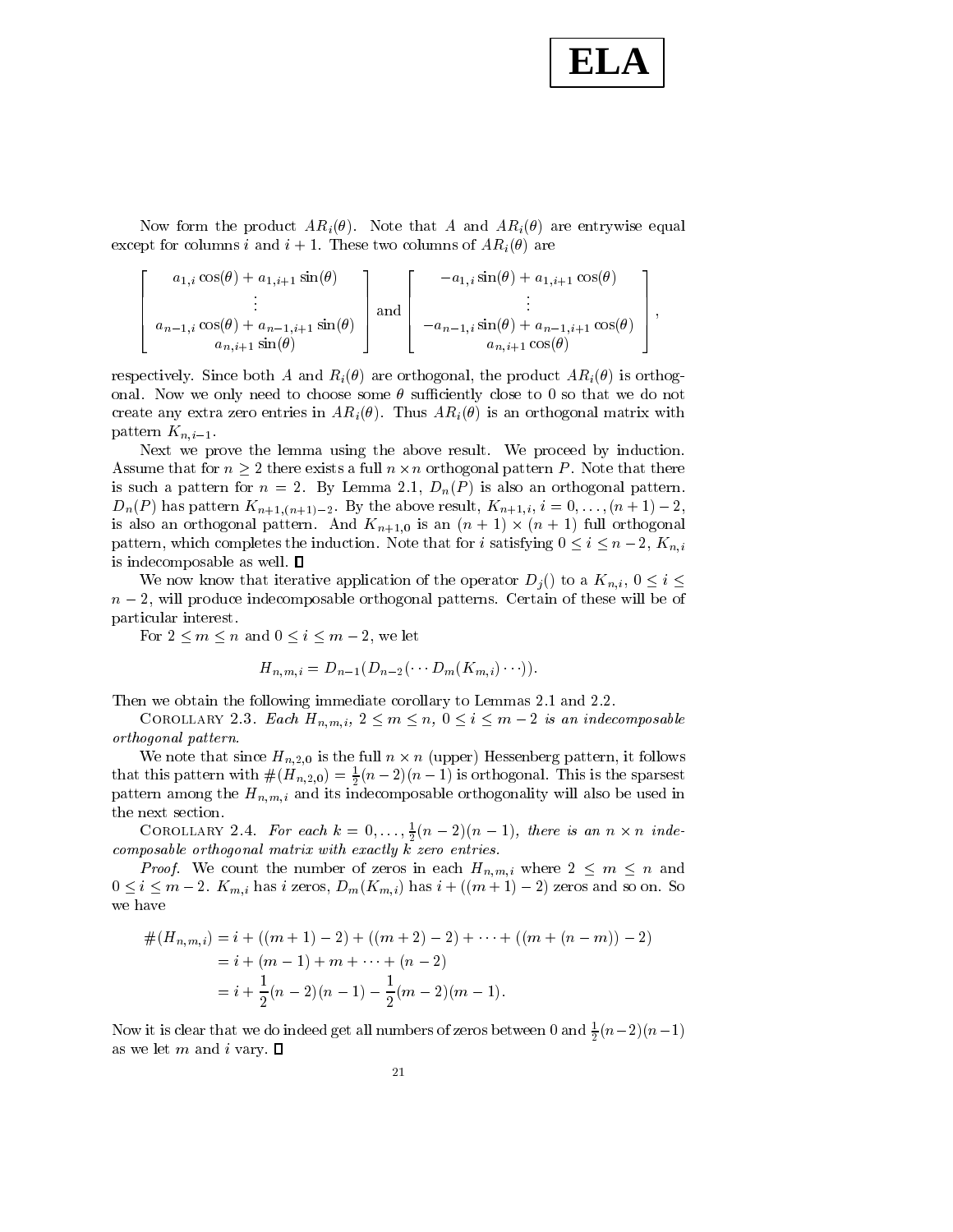

**3. Remaining Numbers of Zeros.** From Corollary 2.3 we know that  $H_{n,2,0}$ , the  $n \times n$  full upper Hessenberg pattern, is an indecomposable orthogonal pattern. Note that column *i* of  $H_{n,2,0}$  has exactly  $n-1-i$  zeros as long as  $1 \le i \le n-1$ . We will need this fact in the proof of the next lemma.

LEMMA 3.1. For  $n \geq 2$ , there exists an  $n \times n$  indecomposable orthogonal matrix with k zeros,  $\kappa = \frac{1}{2}(n-2)(n-1),\ldots,(n-2)^{2}$ .

*Proof.* We proceed by induction. Suppose that there exists an  $n \times n$  indecomposable orthogonal pattern  $P_k$  with exactly k zeros,  $\kappa = \frac{1}{2}(n-2)(n-1),\ldots,(n-2)^{2}$ . Also suppose that  $P_k$  has a column, namely column  $j(k)$ , with exactly  $n-2$  zeros. It is easily verified that these conditions hold for  $n = 2$ .

First note that we may take  $P_{\frac{1}{2}}(n-2)(n-1)$  to be  $P_{1}$  if  $n=1,2,0$ . Form  $P_{1}$  is  $P_{2}$  $1,\ldots,n-1$ . Now we count zeros.  $H_{n,2,0}$  has  $\frac{1}{2}(n-2)(n-1)$  zeros, we double a column with  $n-1-i$  zeros and we add  $n-1$  zeros along the bottom of the pattern.

$$
\#(D_i(H_{n,2,0})) = (n-1-i) + (n-1) + \#(H_{n,2,0})
$$
  
= -i + (n-1) + (n-1) +  $\frac{1}{2}$ (n-2)(n-1)  
= -i + (n-1) +  $\frac{1}{2}$ (n-1)(n)  
= -i + ((n + 1) - 2) +  $\frac{1}{2}$ ((n + 1) - 2)((n + 1) - 1).

Since *i* ranges from 1 to  $n-1$ ,  $\#(D_i(H_{n,2,0}))$  ranges from  $\frac{1}{2}((n+1)-2)((n+1)-1)$ to  $((n+1)-3)+\frac{1}{2}((n+1)-2)((n+1)-1)$ . Also note that the last row of  $D_i(H_{n,2,0})$ has  $(n+1)-2$  zeros so that  $(D_i(H_{n,2,0}))^T$  is an indecomposable orthogonal pattern with a column that has exactly  $(n + 1) - 2$  zeros,  $i = 1, \ldots, n - 1$ .

Next, for each  $\kappa = \frac{1}{2}(n-2)(n-1) + 1, \ldots, (n-2)^2$ , form  $D_{i(k)}(P_k)$ . Again we count zeros.  $P_k$  has k zeros, we double a column with  $n-2$  zeros and we add  $n-1$ zeros along the bottom of the pattern.

$$
#(D_{j(k)}(P_k)) = k + (n - 1) + (n - 2).
$$

 $\#(D_j(k)(P_k)) = k + (n-1) + (n-2).$ <br>Since k ranges from  $\frac{1}{2}(n-2)(n-1) + 1$  up to  $(n-2)^2$ , we have that  $\#(D_{j(k)}(P_k))$ ranges from

$$
\frac{1}{2}(n-2)(n-1) + 1 + (n-1) + (n-2) = \frac{1}{2}(n-1)(n) + (n-1)
$$

$$
= \frac{1}{2}((n+1) - 2)((n+1) - 1) + ((n+1) - 2)
$$

up to

$$
(n-2)^2 + (n-1) + (n-2) = (n^2 - 4n + 4) + (n-1) + (n-2)
$$
  
=  $n^2 - 2n + 1$   
=  $(n-1)^2$   
=  $((n + 1) - 2)^2$ .